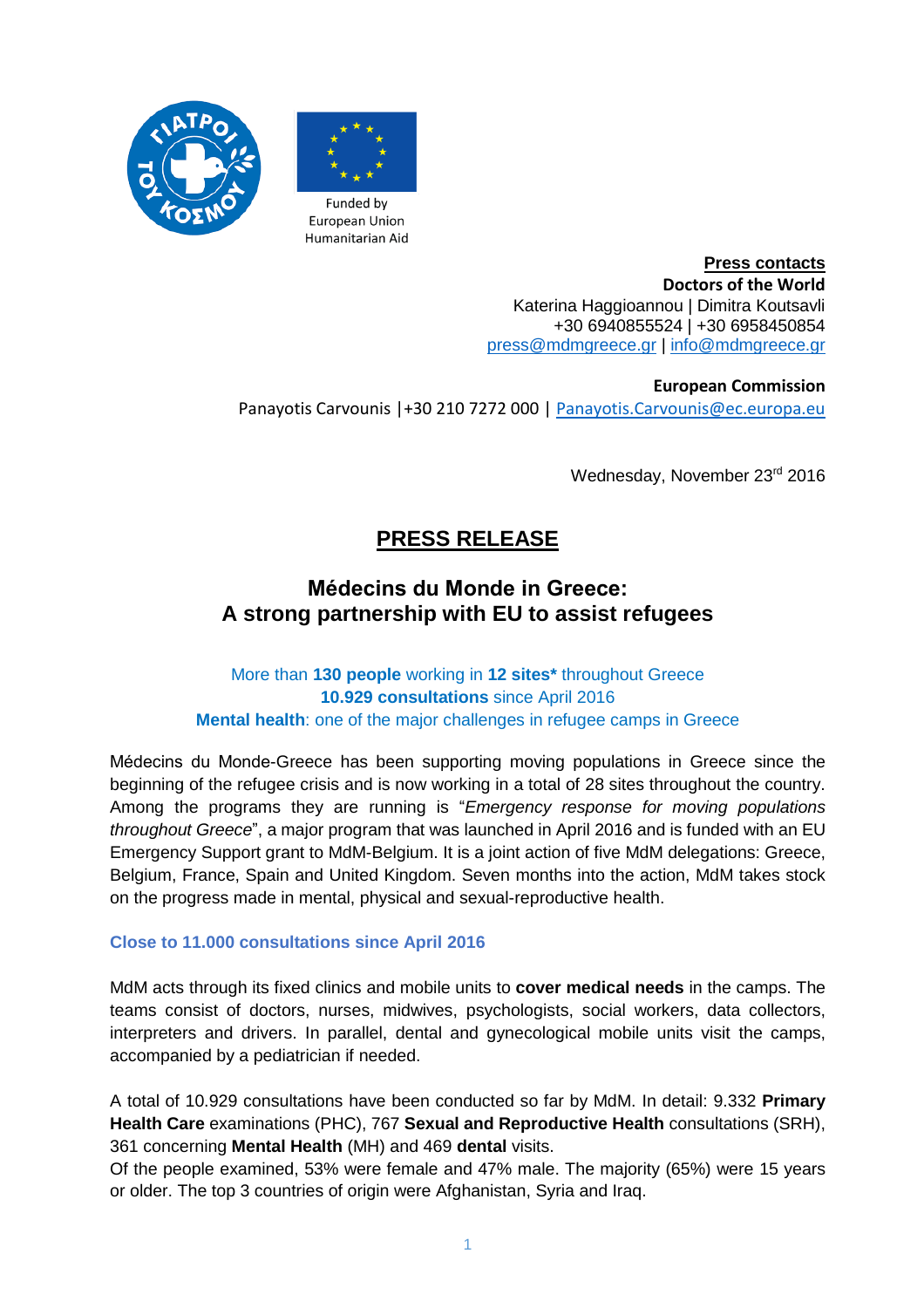## **General health of refugees and migrants in the camps**

The general health of refugees is good. Most problems detected are linked to the journey people have made to reach Greece and to the difficult living conditions in the camps: accommodation, sanitation, water, etc.

The most common health issues are respiratory infections (25%), orthopedics (13%) and dermatological problems (13%). MdM teams also reported some chronic diseases (high blood pressure, diabetes, epilepsy, serious handicaps) that are treated in collaboration with the National Health System. For these cases, MdM set up referral teams to fill the gaps in terms of transportation from/to hospitals and interpretation.

### **Sexual and reproductive health are key issues in the camps**

During the first six months, MdM's activities with midwives and gynecologist included, among others, care for pregnant women and lactating women, information about and provision of contraception, detection and treatment of vaginal infections and referrals of complicated pregnancies to hospitals.

MdM will continue to provide these services while also focusing on family planning, promotion of contraception, prevention of sexually transmitted infections, support in case of unwanted pregnancies or cervical/breast cancer and information concerning menstrual/vaginal hygiene.

### **Mental health related problems on the rise**

MdM provides psychosocial support to refugees and migrants in camps in group sessions or individual consultations. Residents of the camps are increasingly presenting symptoms of depression, anxiety, complex trauma or self-inflicted harm, possibly linked to prolonged stays and the lack of activities in the camps, as well as the loss of traditional roles within a community. According to MdM, involving refugees and migrants more actively in decisions about life in the camps (community meetings with camp managers), promoting productive activities or facilitating their coping mechanisms (cooking, learning activities, workshops, access to libraries and sports) could improve the mental condition of the populations in the camps, help them rebuild confidence and have a productive role within their community.

MdM's psychologists and social workers will continue to assist refugees over the coming months and will also support community initiatives to increase the well-being in the camps in Greece.

The European Commission wants every single refugee and migrant to have access to basic health care. This is the case in all 12 locations MdM is covering. Psycho-social and mental support is a priority for the European Commission, as well the improvement of the living conditions in the camps.

--

*\*The 12 camps of the "Emergency Greece" program: Elliniko, Malakasa, Schisto, Trikala, Volos, Katsikas, Konitsa, Filipiada, Faneromeni, Doliana, Kavala, Redestos (Vasilika).*